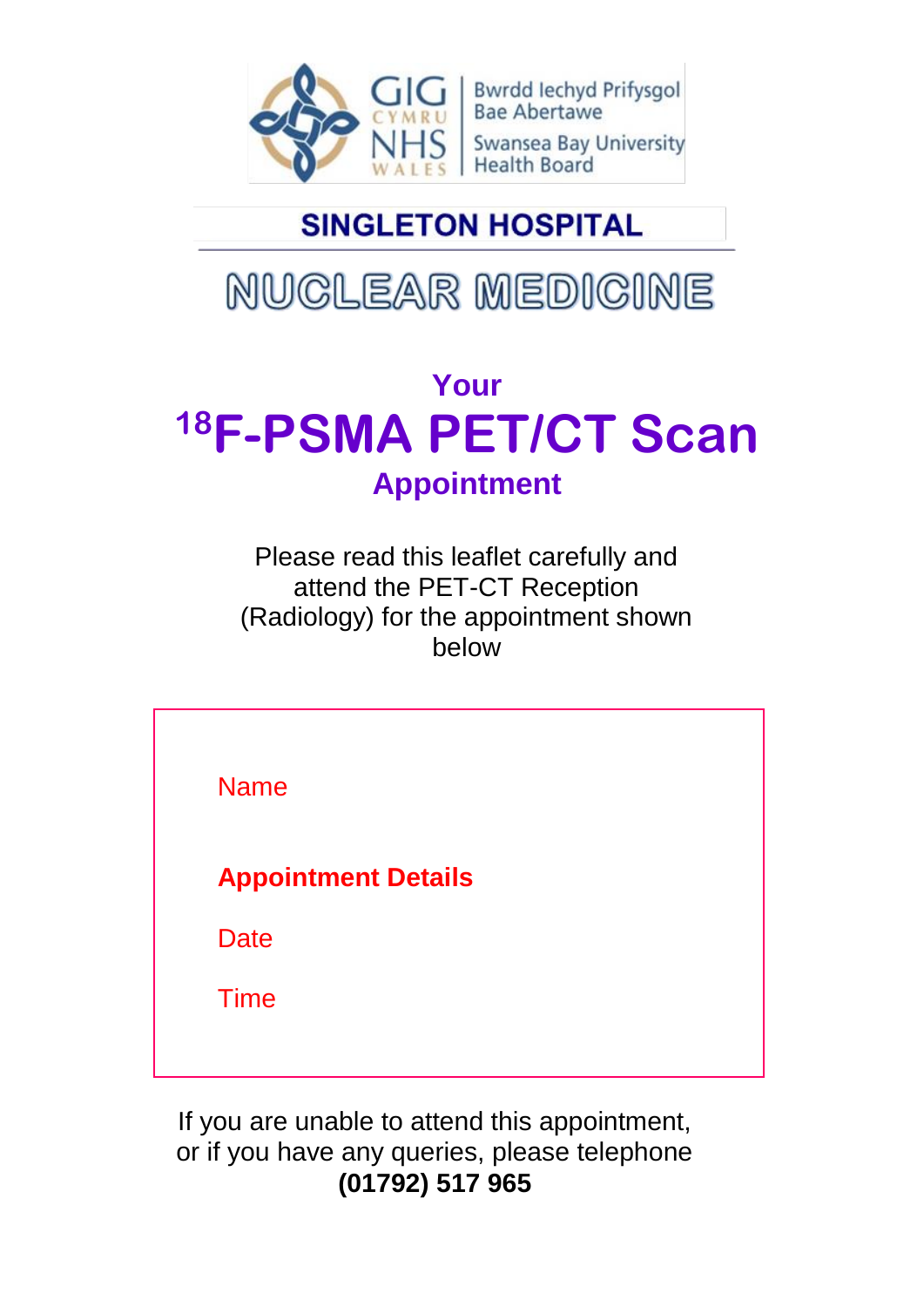#### **A Guide to your <sup>18</sup>F-PSMA PET/CT scan**

Your referring specialist has decided that you should have a PET/CT scan as part of your care at this hospital. This is an extremely beneficial procedure as it provides a lot of very useful information that will help decide the type of treatment you may need.

This leaflet contains important information about the procedure, as well as some things that you will need to know and do beforehand. This will help us to ensure that everything runs smoothly for you and you get the best from your scan.

#### **Read this leaflet carefully and if there are any questions or concerns please telephone the department.**

#### **What is an <sup>18</sup>F-PSMA PET/CT scan?**

A PET/CT scan is made up of two scan types or 'imaging':

**PET** (Positron Emission Tomography) uses very small amounts of a radioactive tracer ( <sup>18</sup>F-PSMA) which, once injected into one of your veins, can be seen on the scan and show how parts of your body are functioning. **CT** (Computed Tomography) uses X-rays to produce images of the different density or thickness of organs in your body.

By combining these two images, a PET/CT scan can show how well certain parts of your body are working, as well as showing what they look like. You get a very detailed and accurate internal picture which a referring specialist can use to help diagnose and, if necessary, decide the most effective treatment.

PET/CT scans are particularly helpful for investigating confirmed cases of [cancer,](https://www.nhs.uk/conditions/cancer/) to see how far the cancer has spread and how well it is responding to treatment.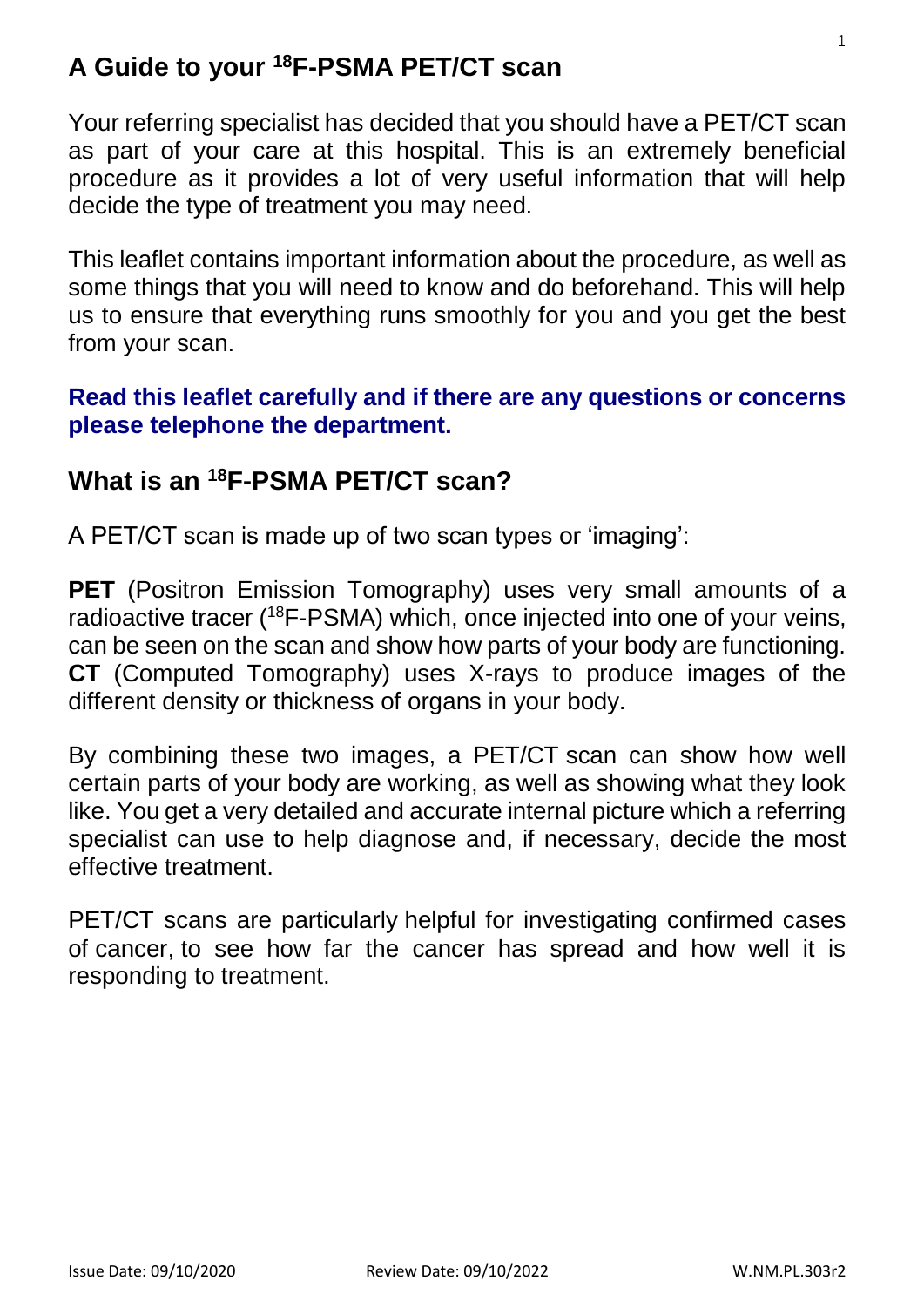- Take all regular medication as normal and bring a list of your medication with you to your appointment;
- Avoid strenuous activity and exercise for **24 hours** prior to your appointment. **Why?**

We need you to be as relaxed and rested as possible. Unnecessary radioactive uptake in active muscles will also reduce the quality of your scan.

 Make sure you keep yourself warm for **12 hours** before your scan, and bring some warm clothes to your appointment with you. **Why?**

If you are cold, there may be more uptake of the radioactive tracer in your muscles and other tissues. This could reduce the quality of your scan.

• If possible, wear loose fitting clothes without metal zips/fasteners and minimal jewellery. We will be able to provide suitable clothing, alternatively. **Why?**

You will need to remove any jewellery or metallic objects, as the presence of metals will create imaging problems. We can't guarantee the safety of valuables so you may want to leave them at home.

• If you are running late or are unable to attend, you must contact us **IMMEDIATELY.** Aim to arrive 15 minutes prior to your appointment. **Why?**

For the procedure, you will be given an injection, which is produced just for you and has a very short shelf life. If you are late, we may not be able to proceed with your scan.

**If you think you are going to be late, or don't think you can come please call us on 01792 517 965 as soon as possible.**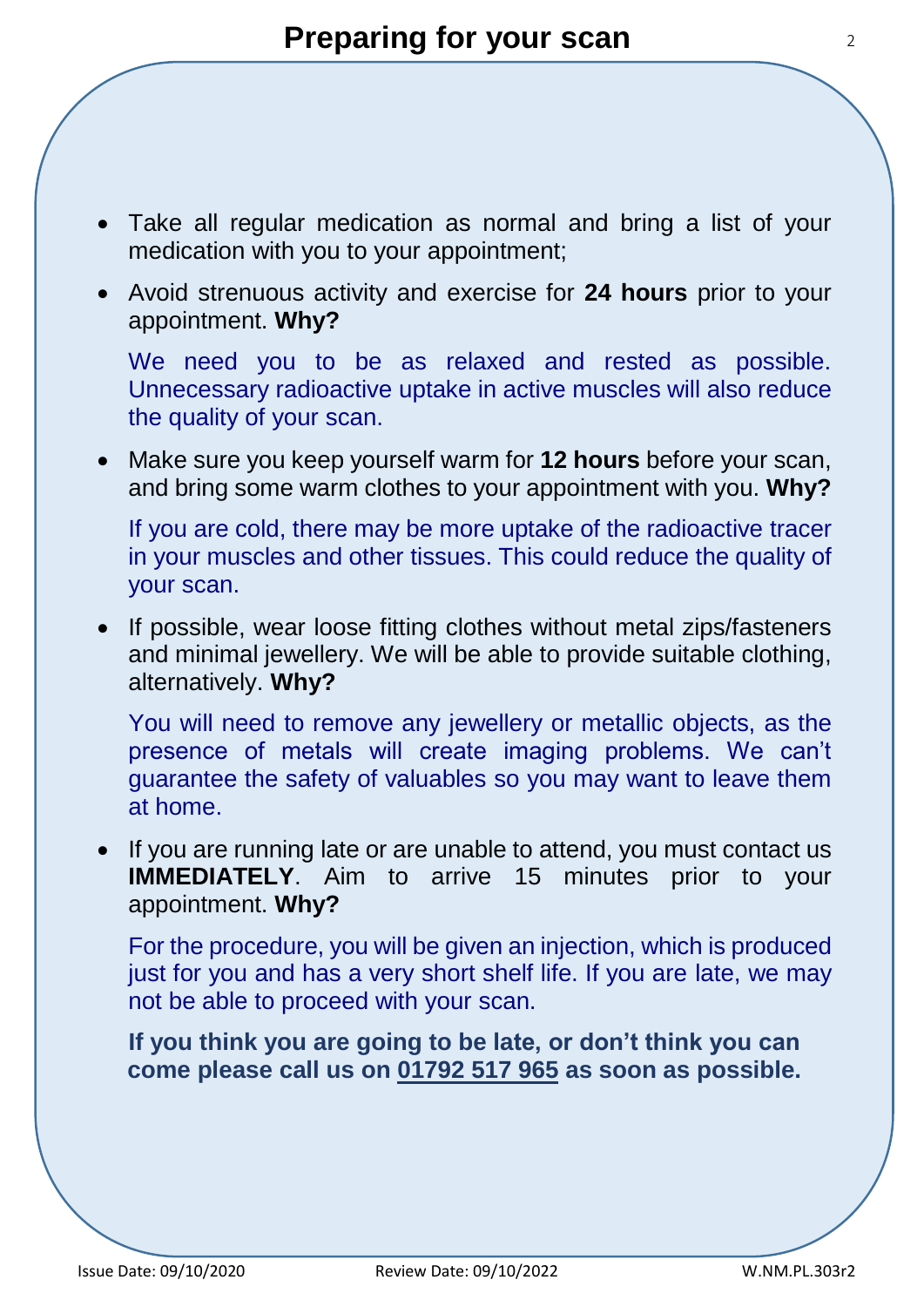- You may bring a friend or relative, provided that they are **over 18** and **not pregnant**. However, they will have to remain in the waiting room during your appointment.
- If you are claustrophobic, please ask the hospital staff before the day of the scan about the possibility of having a mild sedative to help you relax. Sometimes your referring specialist may also decide to give you a sedative to get better results from your scan. This will be discussed with you prior to your appointment. You will be asked not to drive for 24 hours afterwards, as it may not be safe to do so.
- Expect to be in the department **for 2-3 hours.**

#### **What does the test involve?**

- Following check-in at reception, you will be escorted to a private preparation area;
- You may be asked to change into a gown and remove jewellery or metallic objects;
- You will be asked a brief medical history and the procedure will be explained;
- Sometimes there will be staff in supervised clinical training present. Please tell us if you are not comfortable with this.
- A small needle will be inserted into a vein in your arm/hand. The radioactive tracer will then be injected;
- After the injection, you will need to rest and remain lying down comfortably for approximately 2 hours while the radioactive tracer is absorbed in your body. You will be asked to avoid talking while you wait because moving and speaking can affect where the <sup>18</sup>F-PSMA goes in your body;
- Immediately prior to your scan, you will be asked to empty your bladder;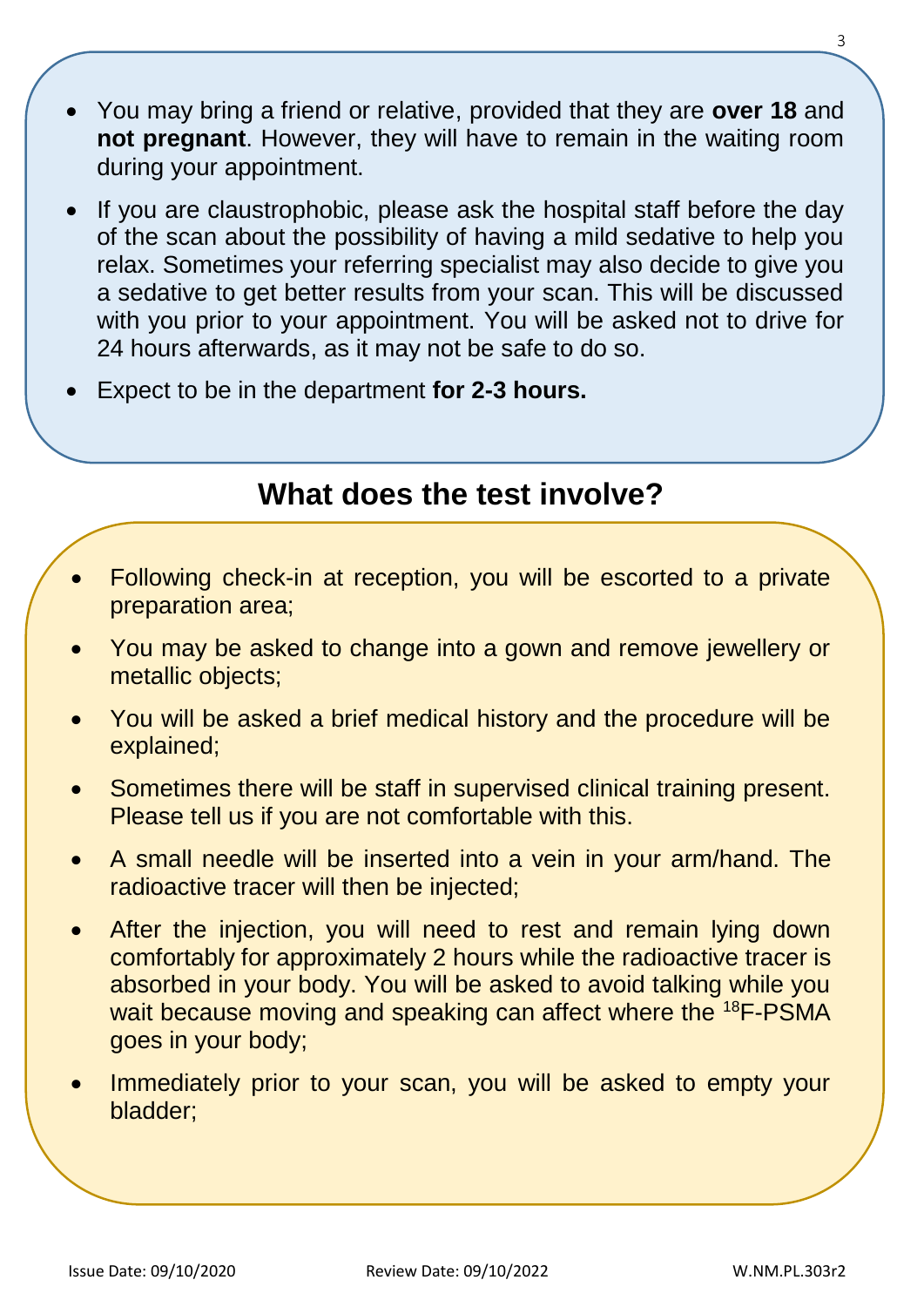- In the scanning room, you will be asked to lie on your back on the scanning bed with your arms supported above your head. In certain circumstances, we may scan you with your arms by your side;
- The bed will move through the ring of the scanner and collect images for between 15 to 60 minutes, depending on the type of scan that you need;
- It is very important that you keep still during the entire scan.

## **Benefits, Risks and Side Effects**

The main benefit of the test is making the correct diagnosis or allowing us to effectively monitor your treatment. Please remember that your referring specialist has decided that this scan is beneficial for you.

Nuclear Medicine procedures are among the safest of diagnostic imaging tests. The amount of radiation received during a PET/CT scan will have been approved by an imaging specialist and tailored specifically to you. The typical amount of radiation from the entire examination is about the same as you would receive naturally over seven years so the risks associated with it are considered to be low. Also, there have been no documented side effects associated with the radioactive tracer.

The scan will not be uncomfortable, apart from the pinprick of the injections. You will need to remain still while the pictures are taken but you will be placed as comfortably as possible.

### **After the scan**

Once the scan is complete and you have used the toilet, you are free to leave as soon as you feel ready. You may eat and drink immediately after the scan. **Drink 4-5 glasses of water** and empty your bladder frequently, to flush any excess tracer from your kidneys. This will lower the radiation dose to your bladder and pelvis.

We recommend that you stay away from **pregnant women and young children** for about **8 hours** while the radioactive tracer may still be in your system.

#### **When will I get my results?**

You will not have the results on the day of your scan. Your scan will be analysed by our Consultant Radiologist and a report will be sent to the referring specialist who requested your scan within 1 week.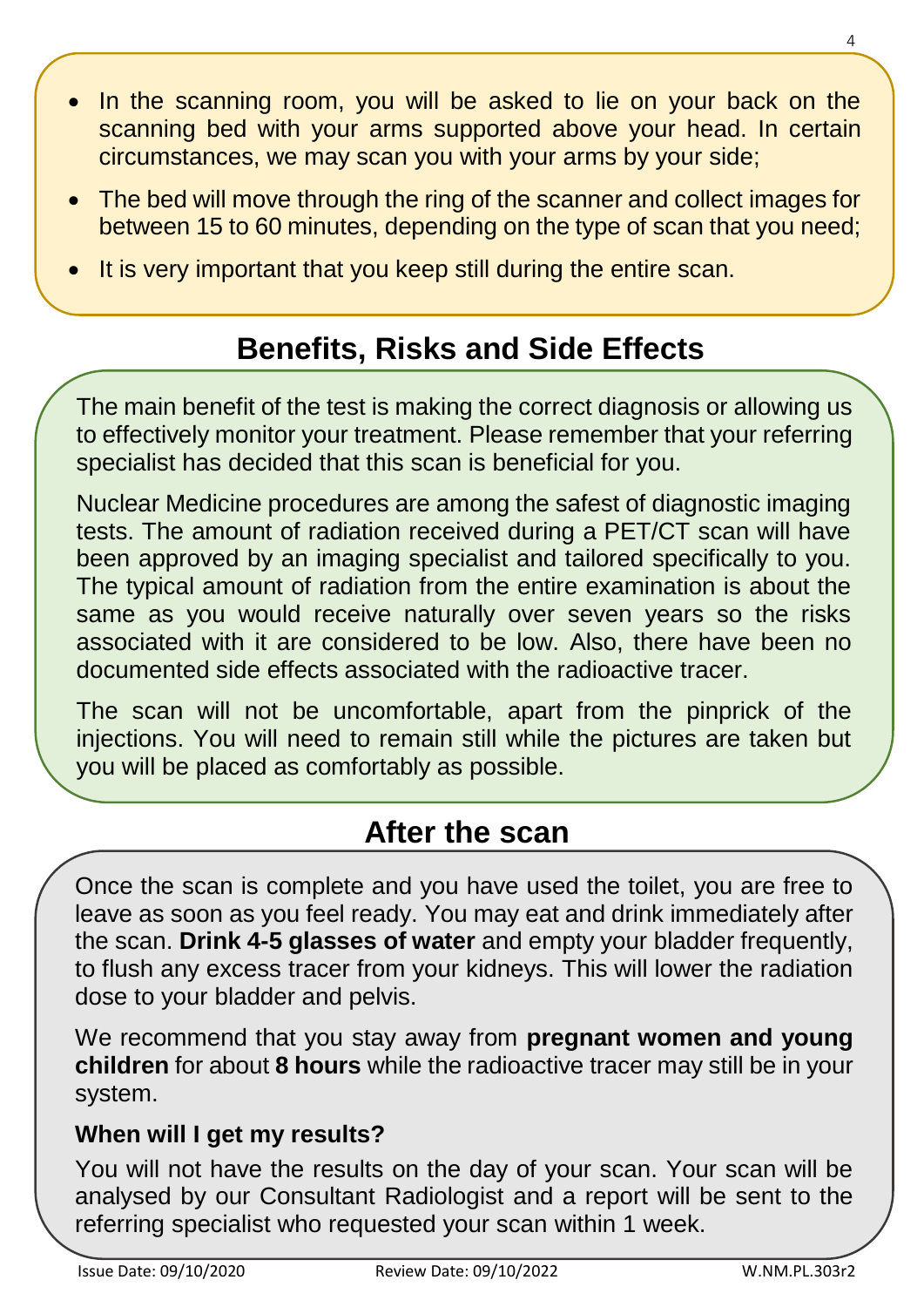#### **Meet the PET/CT team**

A mixed group of professionals from the **NHS** and from **Alliance Medical** will be involved in providing your scan.



## **The PET/CT Scanner**

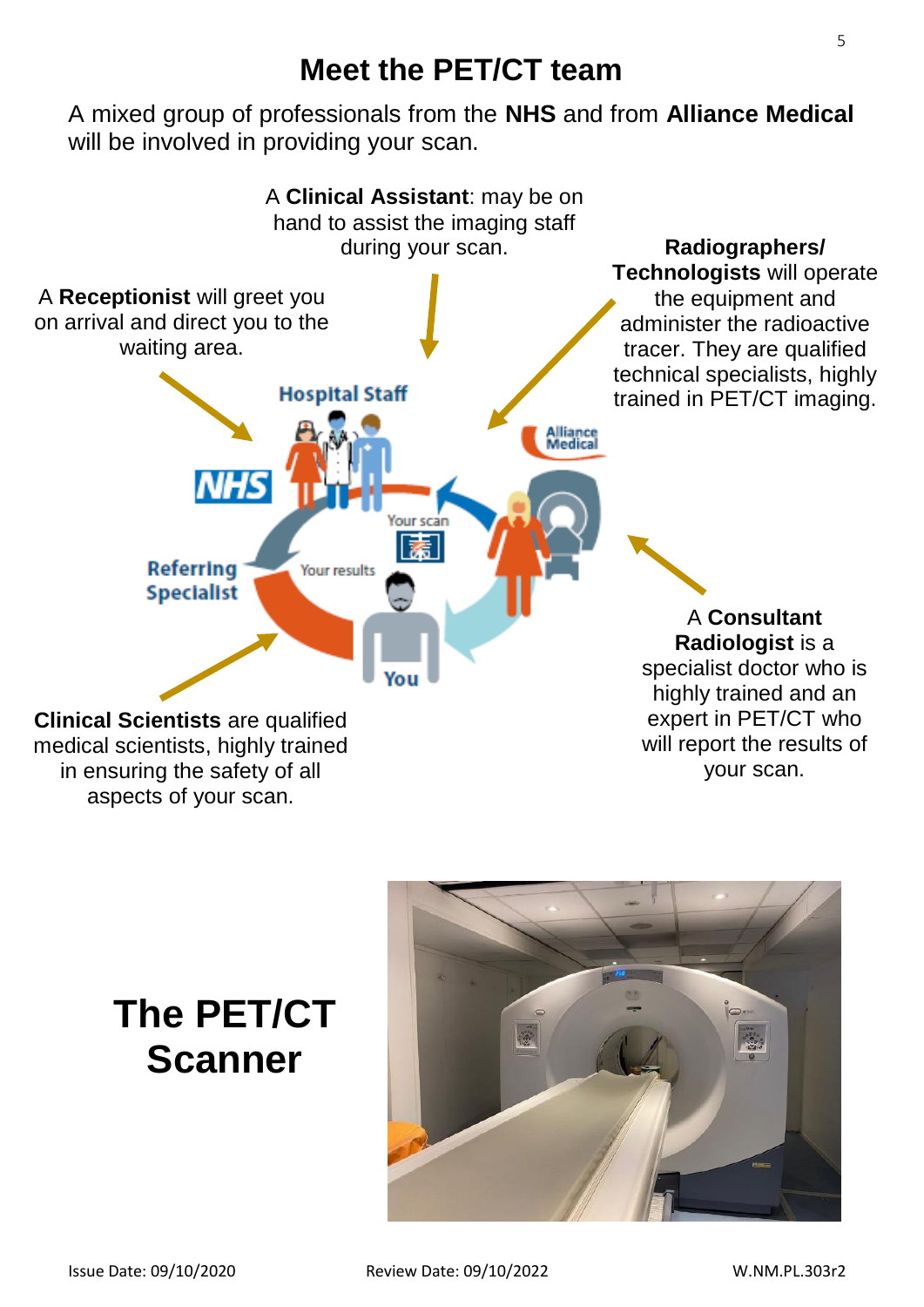- 1. If you are on **dialysis treatment**, please contact the department (unless you have already discussed this with us).
- 2. Please do not give **blood** or **urine samples** during the first **24 hours** following your PET/CT scan appointment.
- 3. Continue with any **medication** that has been prescribed for you.
- 4. Avoid strenuous exercise for **24 hours** prior to your appointment.
- 5. **Keep warm** for **12 hours** before your appointment, and bring some warm clothes with you.
- 6. Arrive at the department **promptly** at the time and date given on the front of this leaflet.
- 7. Upon arrival, report to the **PET/CT reception desk**. A map of the hospital is shown on the back of this leaflet.
- 8. If you are given a sedative, you will be asked **not to drive for 24 hours** following your scan. Please make sure that you have planned how you will get home.

9. If you **cannot** attend for your scan or if you have any questions about

Please be aware that we can sometimes experience technical difficulties with the scanner or the injection (which is manufactured off-site). On these rare occasions, we will inform you as soon as possible and we will arrange a new appointment with you.

### **Questions?**

If you have any questions or concerns regarding your appointment, please contact us on **01792 517 965** or alternatively on **01792 285 295**.